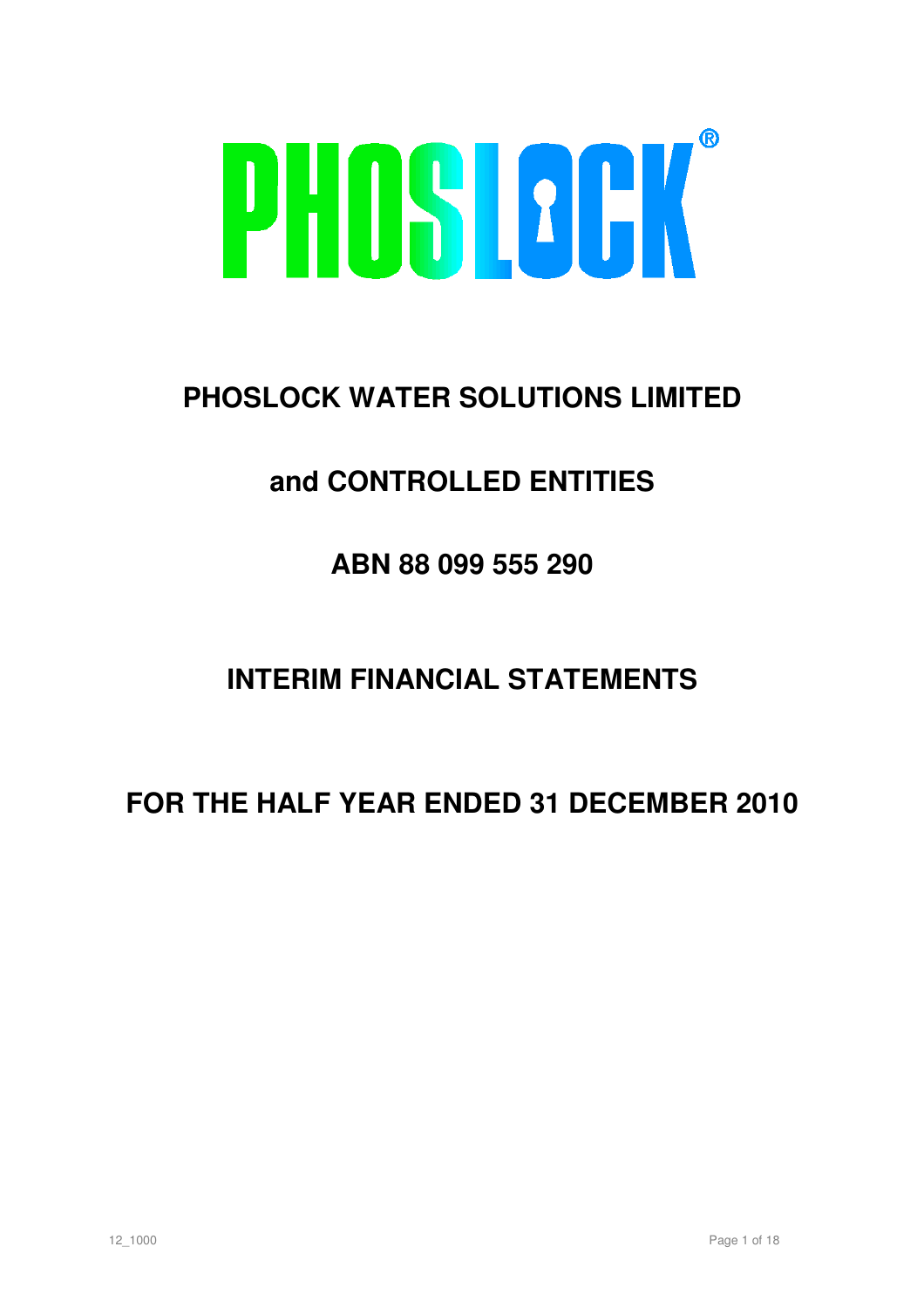## **DIRECTORS' REPORT**

Your directors submit the financial report of the consolidated group for the half-year ended 31 December 2010.

#### **Directors**

The names of directors who held office during or since the end of the half-year:

 Dr David Garman - Non-Executive Chairman Hon. Pam Allan – Non-Executive Director Laurence Freeman, AM – Non-Executive Director (appointed 26 October, 2010)

Robert Schuitema – Managing Director

## **Review of Operations**

The financial performance of the company for the first half of FY10/11 was lower than the corresponding period. Sales for the period were affected by several projects being delayed in Europe and North America by 6 and up to12 months. Total Revenue was \$689,164 was 35% lower than the corresponding half year .The Loss before Interest Tax and Depreciation & Amortisation (EBITDA) was (\$943,452) versus( \$611,375) for the corresponding period.

Total operating expenses (including employee costs) for the first half were \$1,447,519 which is 6% higher than the corresponding period last year. Higher employee costs (10%) were as a result of additional executives in Europe and China. . General operating expenses were 4% lower.

The Company issued 23.5 million new shares at 5 cents per share in September, 2010 raising approx \$1.2m. A further 2.9 million new shares were issued to PWS Directors & Executives at the Company's AGM in November, 2010 on the same terms and conditions as the September, 2010 placement.

As at 31 December, 2010 the Company had Net Assets of \$4.8 million including cash of \$634,306. The Company is debt free (other than normal trade creditors). Current Assets less Current Liabilities were \$2.6 million as at the half year end.

Over the last six months the Company has signed four Sales & Distribution Agreements with North American companies covering the whole of United States and Quebec and Atlantic Canadian provinces. All four agreements are important in developing Phoslock in the North American market. The SePRO Agreement which was announced in early February 2011 will see Phoslock integrated as part of its product range which it supplies over 160 authorised applicator companies throughout the United States .

The result for the second half of FY10/11 is dependent on several medium/large orders being secured. Customers have recently committed to orders for approx \$200,000 of product which has been supplied to customers. The Company is currently in discussions on six projects with a total sales value in excess of \$10 million in Europe, North America and Asia. The company expects to secure a number of these projects, which is likely to have a material effect on the Company's result for the full year. The sales pipeline beyond June 2011 is very strong with work well advanced on a number of very large projects in Europe, North America, Australia and Asia.

At the date this report the consolidated entity had cash reserves of \$812,000 from which to fund future operations.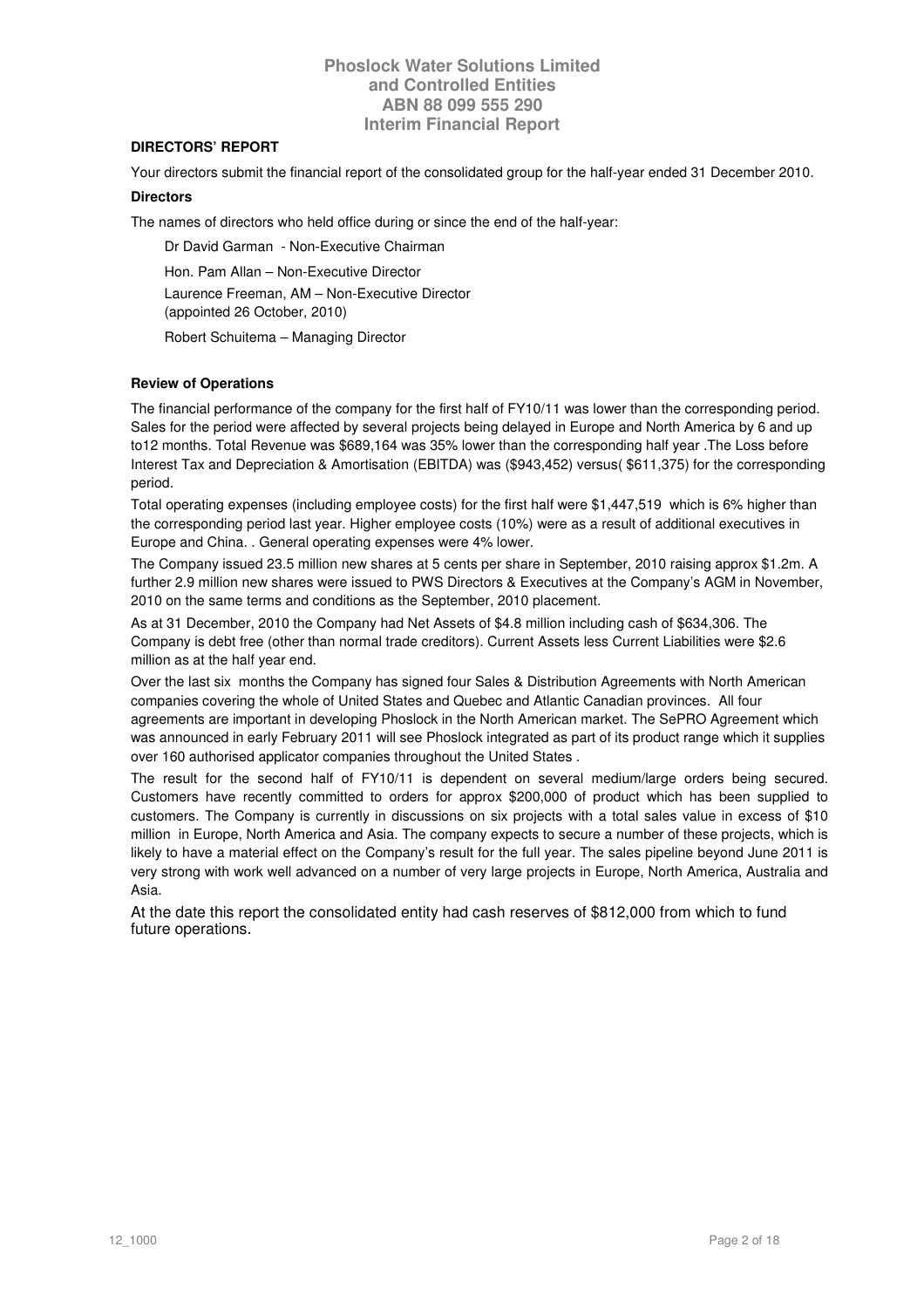# **DIRECTORS' REPORT**

### **Auditor's Declaration**

The lead auditor's independence declaration under s 307C of the Corporations Act 2001 is set out on page 4 for the half-year ended 31 December 2010.

This report is signed in accordance with a resolution of the Board of Directors.



………………………………………………………………………………………………………………. Robert Schuitema Director Dated this 27<sup>st</sup> day of February, 2011.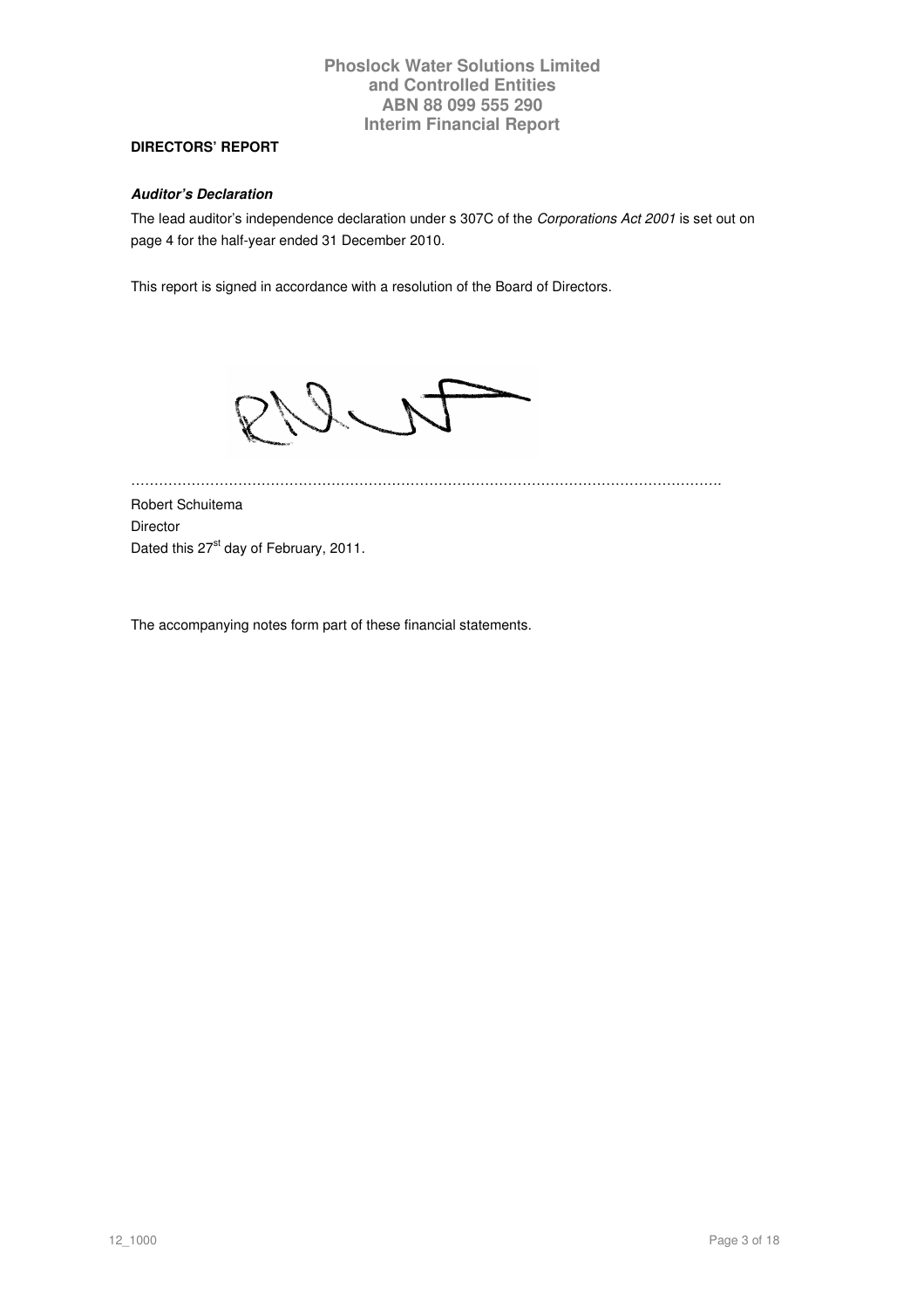

Crowe Horwath Brisbane ABN 79 981 227 862 Member Crowe Horwath International

Level 16, 120 Edward Street Brisbane QLD 4000 Australia GPO Box 736 Brisbane QLD 4001 Australia Tel: +61 7 3233 3555 Fax: +61 7 3233 3567 www.crowehorwath.com.au

A WHK Group Firm

**Auditor's Independence Declaration Under Section 307C of the Corporations Act 2001 To the Directors of Phoslock Water Solutions Limited** 

I declare that, to the best of my knowledge and belief, during the half-year ended 31 December 2010, there have been:

- (1) no contraventions of the auditor independence requirements as set out in the Corporations Act 2001 in relation to the review; and
- (2) no contraventions of any applicable code of professional conduct in relation to the review.

Crave Houston

**CROWE HORWATH** 

Joacreson

**VANESSA DE WAAL Principal** 

**Signed in Brisbane on 27 February 2011** 

Crowe Horwath Brisbane is a member of Crowe Horwath International, a Swiss verein (Crowe Horwath). Each member firm of Crowe Horwath is a separate and independent legal entity. Crowe Horwath Brisbane and its affiliates are not responsible or liable for any acts or omissions of Crowe Horwath or any other member of Crowe Horwath and specifically<br>disclaim any and all responsibility or liabil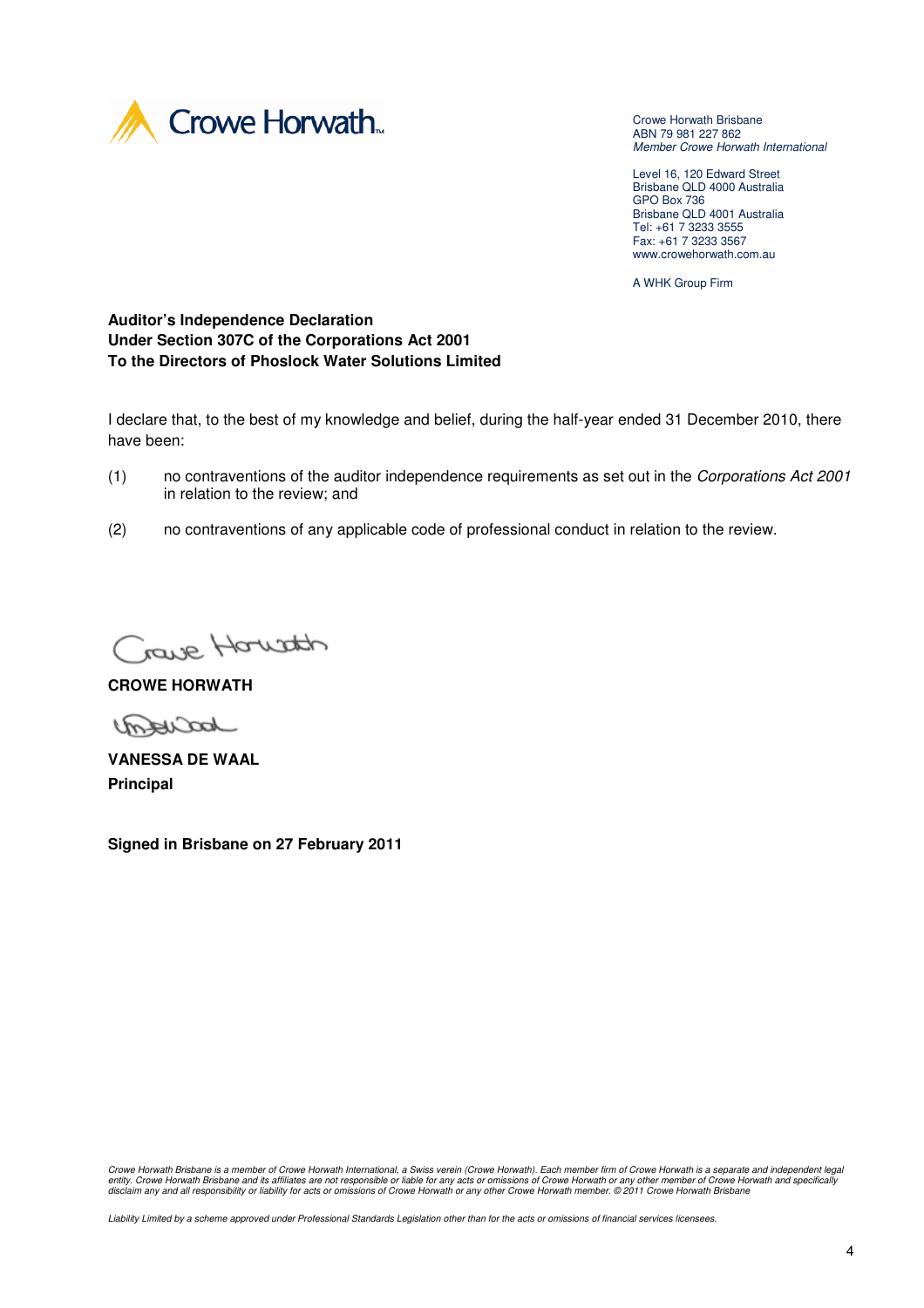## **Phoslock Water Solutions Limited and Controlled Entities ABN 88 099 555 290 Interim Financial Report CONSOLIDATED STATEMENT OF COMPREHENSIVE INCOME FOR THE HALF-YEAR ENDED 31 DECEMBER 2010**

|                                                        | <b>Note</b>    | <b>Consolidated Group</b> |            |
|--------------------------------------------------------|----------------|---------------------------|------------|
|                                                        |                | 31.12.2010                | 31.12.2009 |
|                                                        |                | \$                        | \$         |
| Revenue                                                | $\overline{2}$ | 361,969                   | 916,062    |
| Cost of sales                                          |                | (170, 669)                | (301, 573) |
| <b>Gross profit</b>                                    |                | 191,300                   | 614,489    |
| Other income                                           | $\overline{2}$ | 327,195                   | 146,856    |
| Distribution expenses                                  |                | (101, 353)                | (57, 415)  |
| Marketing expenses                                     |                | (161, 525)                | (232, 616) |
| Occupancy expenses                                     |                | (84, 914)                 | (65, 374)  |
| Administrative expenses                                |                | (305, 055)                | (293, 333) |
| Employee benefits expense                              |                | (743, 801)                | (676, 924) |
| Depreciation and amortisation                          |                | (220, 243)                | (245, 016) |
| Finance costs                                          |                | (20, 579)                 | (44, 232)  |
| Other expenses                                         |                | (50, 871)                 | (39, 654)  |
| Share of net profits of associates                     |                |                           |            |
| Loss before income tax benefit                         |                | (1, 169, 846)             | (893, 219) |
| Income tax benefit                                     |                |                           |            |
| Loss for the period                                    |                | (1, 169, 846)             | (893, 219) |
| Other comprehensive income                             |                |                           |            |
| Exchange differences arising on translation of foreign |                | 14,613                    | 29,822     |
| controlled subsidiary                                  |                |                           |            |
| Total comprehensive income / (loss) for the period     |                | (1, 155, 233)             | (863, 397) |
| Loss attributable to:                                  |                |                           |            |
| Members of the parent entity                           |                | (1, 116, 055)             | (847, 324) |
| Non-controlling interest                               |                | (53, 791)                 | (45, 895)  |
|                                                        |                | (1, 169, 846)             | (893, 219) |
| Total comprehensive income / (loss) attributable to:   |                |                           |            |
| Members of the parent entity                           |                | (1,098,415)               | (831, 697) |
| Non-controlling interest                               |                | (56, 818)                 | (31,700)   |
|                                                        |                | (1, 155, 233)             | (863, 397) |
| Earnings per share                                     |                |                           |            |
| Basic earnings per share (cents)                       |                | (0.55)                    | (0.47)     |
| Diluted earnings per share (cents)                     |                | (0.55)                    | (0.45)     |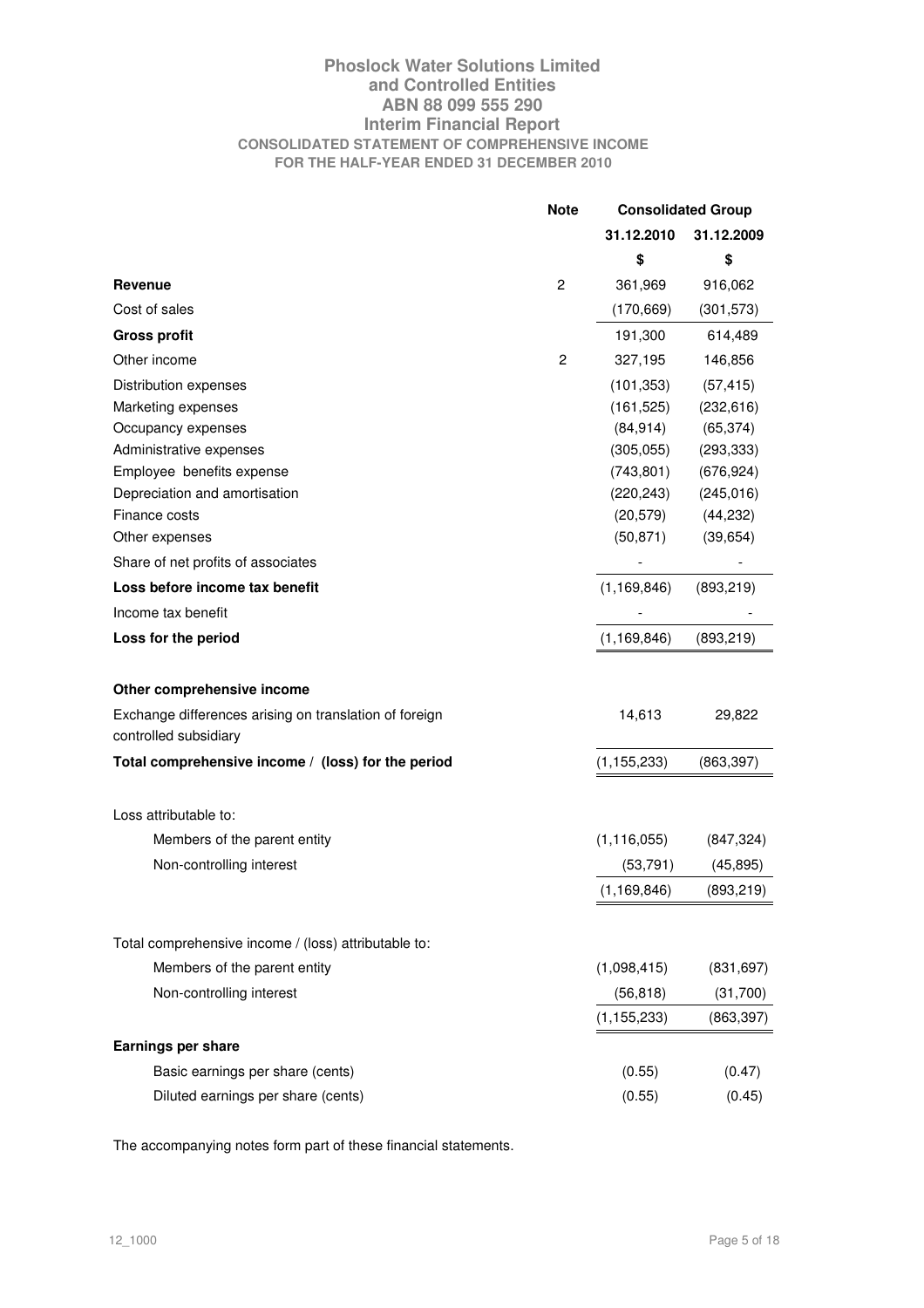## **Phoslock Water Solutions Limited and Controlled Entities ABN 88 099 555 290 Interim Financial Report CONSOLIDATED STATEMENT OF FINANCIAL POSITION AS AT 31 DECEMBER 2010**

|                                                                 | <b>Note</b> |                | <b>Consolidated Group</b> |
|-----------------------------------------------------------------|-------------|----------------|---------------------------|
|                                                                 |             | 31.12.2010     | 30.06.2010                |
|                                                                 |             | \$             | \$                        |
| <b>ASSETS</b>                                                   |             |                |                           |
| <b>CURRENT ASSETS</b>                                           |             |                |                           |
| Cash and cash equivalents                                       |             | 634,306        | 462,883                   |
| Trade and other receivables                                     |             | 1,372,340      | 972,718                   |
| Inventories                                                     |             | 1,058,775      | 1,138,302                 |
| Other current assets                                            |             | 21,577         | 68,425                    |
| <b>TOTAL CURRENT ASSETS</b>                                     |             | 3,086,998      | 2,642,328                 |
| <b>NON-CURRENT ASSETS</b>                                       |             |                |                           |
| Property, plant and equipment                                   |             | 223,560        | 322,085                   |
| Intangible assets                                               |             | 2,261,465      | 2,443,042                 |
| <b>TOTAL NON-CURRENT ASSSETS</b>                                |             | 2,485,025      | 2,765,127                 |
| <b>TOTAL ASSETS</b>                                             |             | 5,572,023      | 5,407,455                 |
| <b>CURRENT LIABILITIES</b>                                      |             |                |                           |
| Trade and other payables                                        |             | 316,944        | 364,664                   |
| <b>Financial liabilities</b>                                    |             | 16,642         | 17,593                    |
| Short-term provisions                                           |             | 136,352        | 118,255                   |
| <b>TOTAL CURRENT LIABILITIES</b>                                |             | 469,938        | 500,512                   |
| <b>NON-CURRENT LIABILITIES</b>                                  |             |                |                           |
| <b>Financial liabilities</b>                                    |             | 164,063        | 130,977                   |
| Other long-term provisions                                      |             | 83,376         | 72,458                    |
| <b>TOTAL NON-CURRENT LIABILITIES</b>                            |             | 247,439        | 203,435                   |
| <b>TOTAL LIABILITIES</b>                                        |             | 717,377        | 703,947                   |
| <b>NET ASSETS</b>                                               |             | 4,854,646      | 4,703,508                 |
|                                                                 |             |                |                           |
| <b>EQUITY</b>                                                   |             |                |                           |
| Issued capital                                                  | 4           | 30,589,301     | 29,282,930                |
| Reserves                                                        |             | 1,221,663      | 1,204,023                 |
| Accumulated losses                                              |             | (26, 828, 917) | (25, 712, 862)            |
| Owners interest                                                 |             | 4,982,047      | 4,774,091                 |
| Non-controlling interest                                        |             | (127, 401)     | (70, 583)                 |
| <b>TOTAL EQUITY</b>                                             |             | 4,854,646      | 4,703,508                 |
| The accompanying notes form part of these financial statements. |             |                |                           |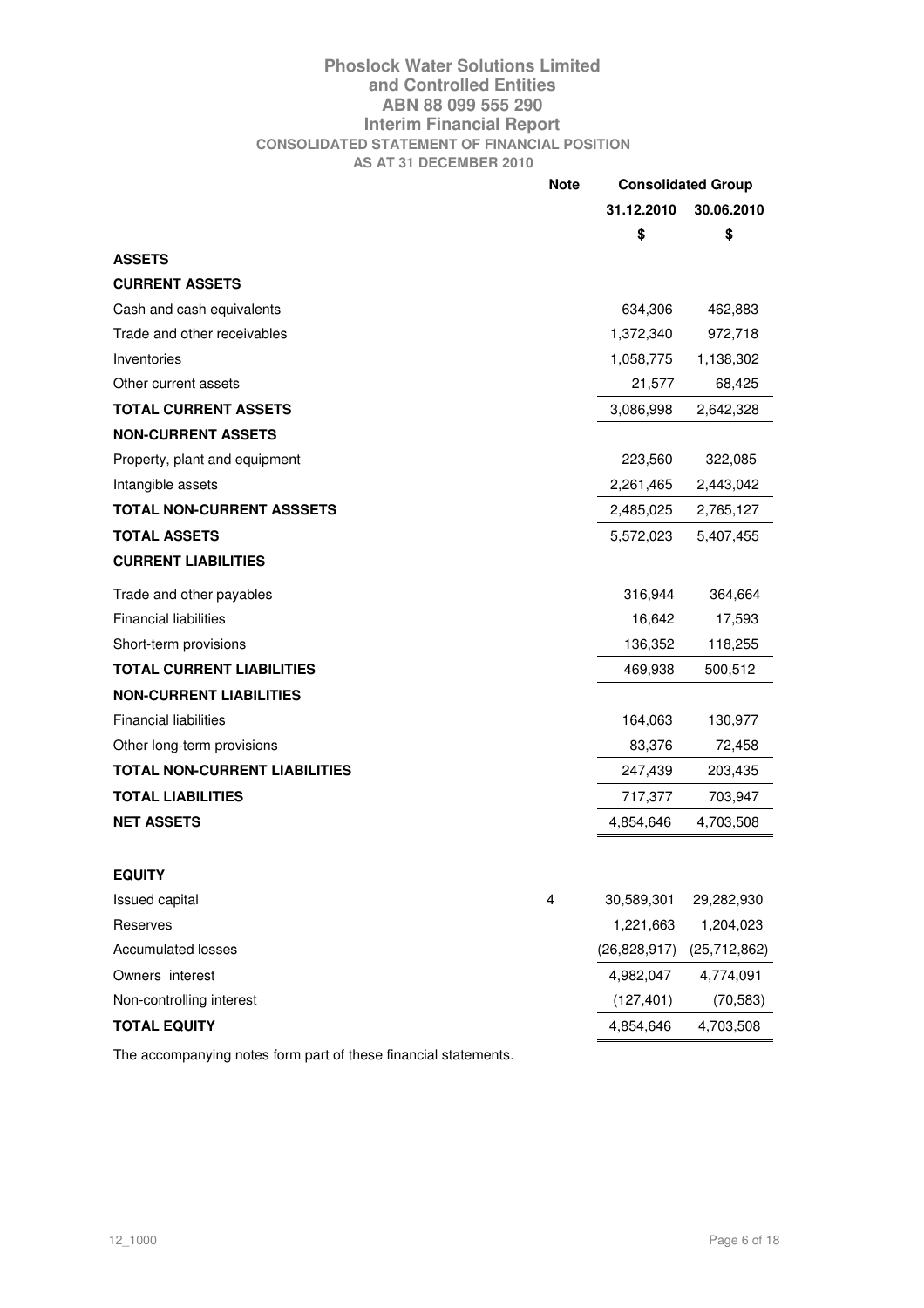## **Phoslock Water Solutions Limited and Controlled Entities ABN 88 099 555 290 Interim Financial Report CONSOLIDATED STATEMENT OF CHANGES IN EQUITY FOR THE HALF-YEAR ENDED 31 DECEMBER 2010 Foreign**

| <b>Note</b>                                                                                                          | <b>Issued</b><br><b>Capital</b><br>Ordinary | Option<br>reserves | ruleigil<br>currency<br>translation<br>reserves | Non-<br><b>Interests</b> | controlling Accumulated<br><b>losses</b> | <b>Total</b> |
|----------------------------------------------------------------------------------------------------------------------|---------------------------------------------|--------------------|-------------------------------------------------|--------------------------|------------------------------------------|--------------|
|                                                                                                                      | \$                                          | \$                 | \$                                              | \$                       | \$                                       | \$           |
| <b>Balance at 1.7.2009</b>                                                                                           | 26,854,353                                  | 1,006,753          | 214,186                                         | 28,912                   | (23, 935, 377)                           | 4,168,827    |
| Total comprehensive income                                                                                           |                                             |                    |                                                 |                          |                                          |              |
| Net loss for the period                                                                                              |                                             |                    |                                                 | (45, 895)                | (847, 324)                               | (893, 219)   |
| Other comprehensive income -<br>Exchange differences arising on<br>translation of foreign controlled<br>subsidiaries |                                             |                    | 15,627                                          | 14,195                   |                                          | 29,822       |
| Total comprehensive income                                                                                           |                                             |                    | 15,627                                          | (31,700)                 | (847, 324)                               | (863, 397)   |
| Transactions with owners in their<br>capacity as owners                                                              |                                             |                    |                                                 |                          |                                          |              |
| Shares issued during the period                                                                                      | 2,466,131                                   |                    |                                                 |                          |                                          | 2,466,131    |
| <b>Transaction costs</b>                                                                                             | (37, 554)                                   |                    |                                                 |                          |                                          | (37, 554)    |
| Options expense                                                                                                      |                                             |                    |                                                 |                          |                                          |              |
| Total transactions with owners in<br>their capacity as owners                                                        | 2,428,577                                   |                    |                                                 |                          |                                          | 2,428,577    |
| <b>Balance at 31.12.2009</b>                                                                                         | 29,282,930                                  | 1,006,753          | 229,813                                         | (2,788)                  | (24, 782, 701)                           | 5,734,007    |
| <b>Balance at 1.7.2010</b>                                                                                           | 29,282,930                                  | 1,006,753          | 197,270                                         | (70, 583)                | (25, 712, 862)                           | 4,703,508    |
| <b>Total comprehensive</b><br>income                                                                                 |                                             |                    |                                                 |                          |                                          |              |
| Net loss for the period                                                                                              |                                             |                    |                                                 | (53, 791)                | $(1, 116, 055)$ $(1, 169, 846)$          |              |
| Other comprehensive income -<br>Exchange differences arising on<br>translation of foreign controlled<br>subsidiaries |                                             |                    | 17,640                                          | (3,027)                  |                                          | 14,613       |
| Total comprehensive<br>income                                                                                        |                                             |                    | 17,640                                          | (56, 818)                | $(1, 116, 055)$ $(1, 155, 233)$          |              |
| Transactions with owners in their<br>capacity as owners                                                              |                                             |                    |                                                 |                          |                                          |              |
| Shares issued during the<br>period                                                                                   | 1,320,000                                   |                    |                                                 |                          |                                          | 1,320,000    |
| <b>Transaction costs</b>                                                                                             | (13,629)                                    |                    |                                                 |                          |                                          | (13,629)     |
| Total transactions with owners in<br>their capacity as owners                                                        | 1,306,371                                   |                    |                                                 |                          |                                          | 1,306,371    |
| <b>Balance at 31.12.2010</b><br>4                                                                                    | 30,589,301                                  | 1,006,753          | 214,910                                         | (127, 401)               | (26, 828, 917)                           | 4,854,646    |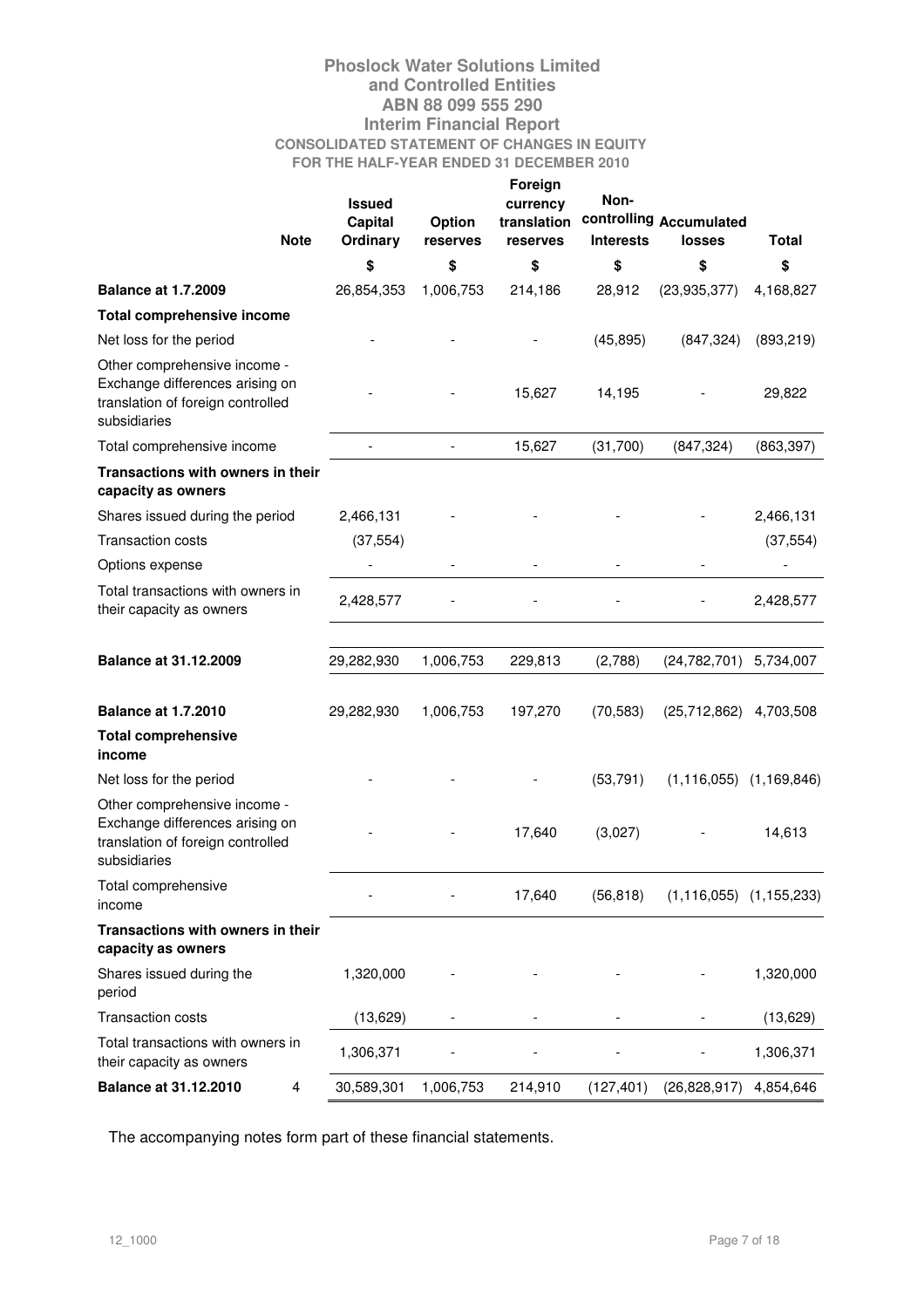## **Phoslock Water Solutions Limited and Controlled Entities ABN 88 099 555 290 Interim Financial Report CONSOLIDATED STATEMENT OF CASH FLOWS FOR THE HALF-YEAR ENDED 31 DECEMBER 2010**

|                                                           | <b>Consolidated Group</b> |             |
|-----------------------------------------------------------|---------------------------|-------------|
|                                                           | 31.12.2010                | 31.12.2009  |
|                                                           | \$                        | \$          |
| <b>CASH FLOWS FROM OPERATING ACTIVITIES</b>               |                           |             |
| Receipts from customers                                   | 446,351                   | 750,721     |
| Payments to suppliers and employees                       | (1,468,741)               | (1,601,770) |
| Interest received                                         | 17,138                    | 7,404       |
| Finance costs                                             | (20, 579)                 | (22, 402)   |
| Net cash (used in)/provided by operating activities       | (1,025,831)               | (866, 047)  |
| <b>CASH FLOWS FROM INVESTING ACTIVITIES</b>               |                           |             |
| Proceeds from sale of property, plant & equipment         | 24,997                    | 3,591       |
| Purchase of other non-current assets                      |                           | (13, 459)   |
| Purchase of property, plant & equipment                   | (3,237)                   | (7, 515)    |
| Net cash used in investing activities                     | 21,760                    | (17, 383)   |
| <b>CASH FLOWS FROM FINANCING ACTIVITIES</b>               |                           |             |
| Proceeds from issue of shares (net of transactions costs) | 1,175,000                 | 1,330,575   |
| Proceeds from borrowings (net)                            | 32,135                    | 27,456      |
| <b>Transaction costs</b>                                  | (13,629)                  | (37, 554)   |
| Net cash used in/(provided by) financing activities       | 1,193,506                 | 1,320,477   |
| Net increase/(decrease) in cash and cash equivalents held | 189,435                   | 437,047     |
| Cash and cash equivalents at beginning of period          | 462,883                   | 527,148     |
| Effects of exchange rates on cash holdings in             | (18,012)                  | (6,529)     |
| foreign currencies                                        |                           |             |
| Cash and cash equivalents at end of period                | 634,306                   | 957,666     |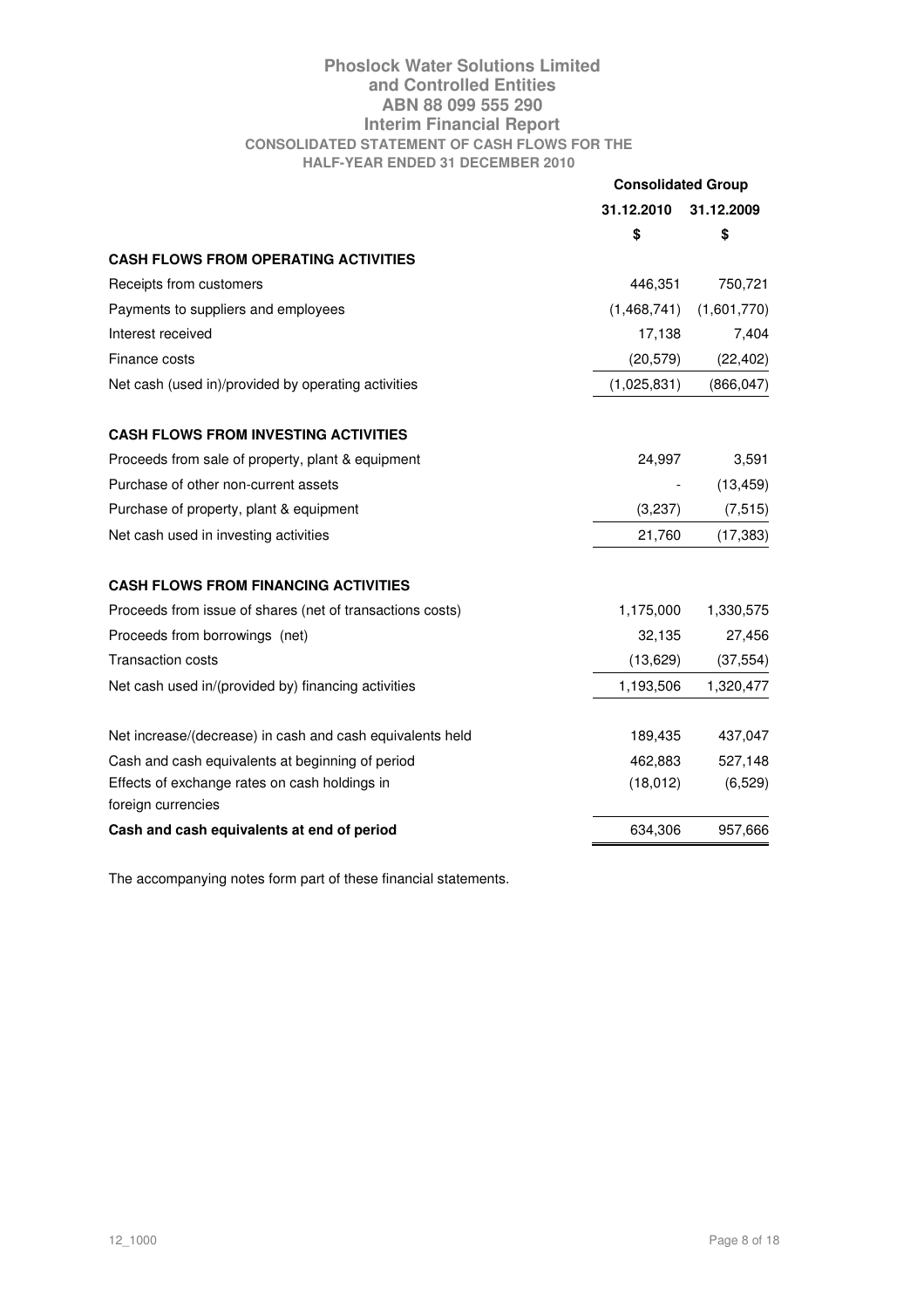## **Phoslock Water Solutions Limited and Controlled Entities ABN 88 099 555 290 Interim Financial Report NOTES TO THE FINANCIAL STATEMENTS FOR THE HALF-YEAR ENDED 31 DECEMBER 2010**

## **NOTE 1: BASIS OF PREPARATION**

These general purpose financial statements for the interim half-year reporting period ended 31 December 2010 have been prepared in accordance with requirements of the Corporations Act 2001 and Australian Accounting Standards including AASB 134: Interim Financial Reporting. Compliance with Australian Accounting Standards ensures that the financial statements and notes also comply with International Financial Reporting Standards.

This interim financial report is intended to provide users with an update on the latest annual financial statements of Phoslock Water Solutions Ltd and its controlled entities (the Group). As such, it does not contain information that represents relatively insignificant changes occurring during the half-year within the Group. It is therefore recommended that this financial report be read in conjunction with the annual financial statements of the Group for the year ended 30 June 2010, together with any public announcements made during the half-year.

The same accounting policies and methods of computation have been followed in this interim financial report as were applied in the most recent annual financial statements except for the adoption of the following new and revised Accounting Standards.

The half year financial statements were authorised for issue by the board of directors on 27 February 2011.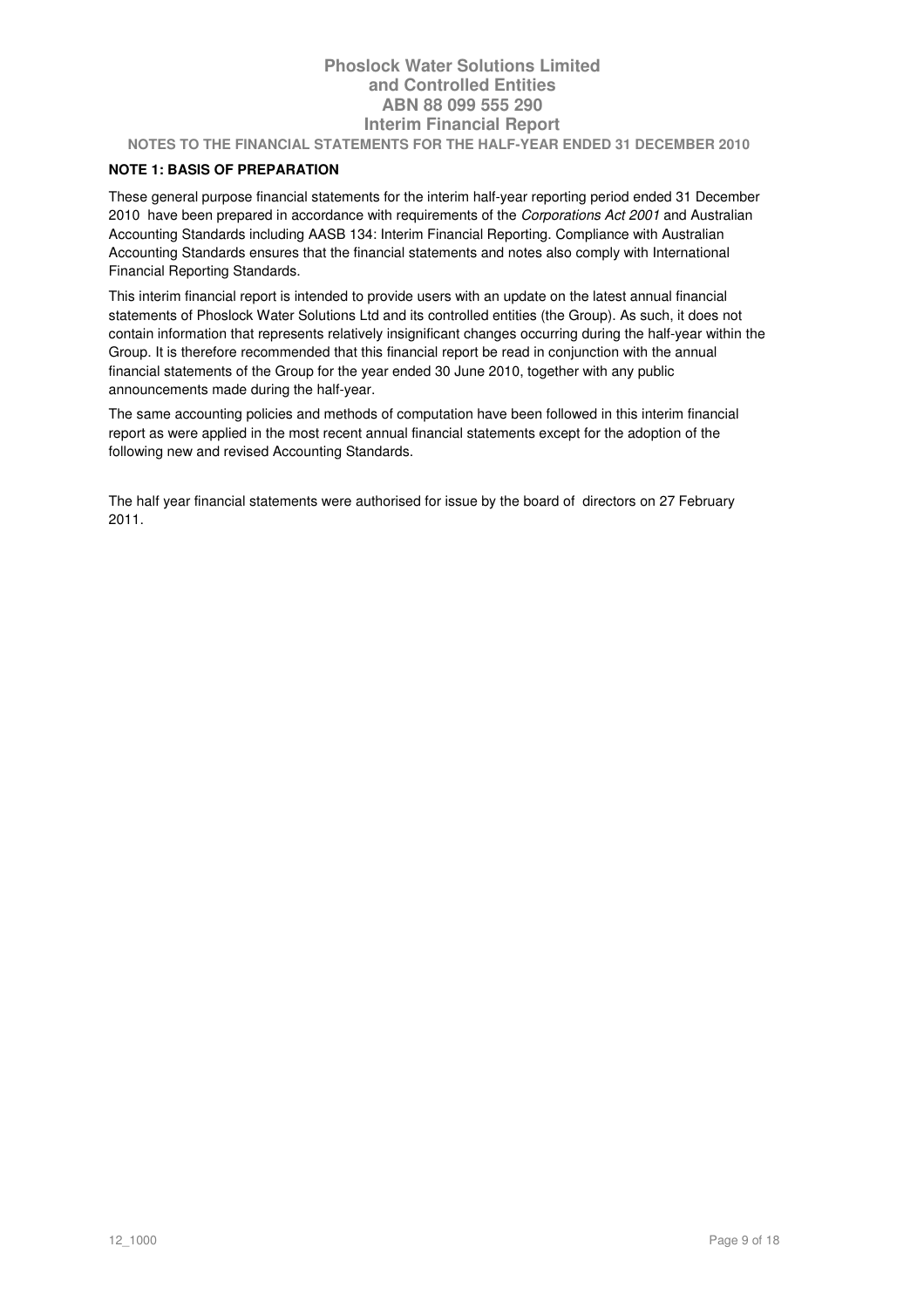# **Phoslock Water Solutions Limited and Controlled Entities ABN 88 099 555 290 Interim Financial Report NOTES TO THE FINANCIAL STATEMENTS FOR THE HALF-YEAR ENDED 31 DECEMBER 2010**

|                                      | <b>Consolidated Group</b> |           |  |
|--------------------------------------|---------------------------|-----------|--|
|                                      | 31.12.2010                |           |  |
|                                      | \$                        | \$        |  |
| <b>NOTE 2: REVENUE</b>               |                           |           |  |
| Sales revenue                        | 361,969                   | 916,062   |  |
| Other income                         |                           |           |  |
| Interest received                    | 14,428                    | 7,404     |  |
| Net gain on disposal of fixed assets | 13,817                    |           |  |
| Export development and R&D grants    | 298,950                   | 139,452   |  |
| Total other income                   | 327,195                   | 146,856   |  |
| Total revenue                        | 689,164                   | 1,062,918 |  |

#### **NOTE 3: OPERATING SEGMENTS**

#### **Segment Information**

#### **Identification of reportable segments**

The group has identified its operating segments based on the internal reports that are reviewed and used by the board of directors (chief operating decision makers) in assessing performance and determining the allocation of resources.

The group is managed primarily on the basis of geographical areas – Australia/NZ, Europe/UK, North America and Asia. The Group's operations inherently have similar profiles and performance assessment criteria.

#### **Types of products and services by segment**

The sale of Phoslock granules and application services and lake restoration consulting services is the main business of the Group. These products and services are provided on a geographical basis with offices and representation in each of the company's four key geographical areas - Australia/NZ, Europe/UK, North America and Asia.

#### **Basis of accounting for purposes of reporting by operating segments**

#### Accounting policies adopted

Unless stated otherwise, all amounts reported to the Board of Directors as the chief decision maker with respect to operating segments are determined in accordance with accounting policies that are consistent to those adopted in the annual financial statements of the Group.

#### Inter-segment transactions

An internally determined transfer price is set for all inter-entity sales. This price is based on what would be realised in the event the sale was made to an external party at arm's-length. All such transactions are eliminated on consolidation for the Groups financial statements.

Corporate charges are allocated to reporting segments based on the segments' overall proportion of revenue generation within the Group. The Board of Directors believes this is representative of likely consumption of head office expenditure that should be used in assessing segment performance and cost recoveries.

Inter-segment loans payable and receivable are initially recognised at the consideration received net of transaction costs and then revalued to the exchange rate used at the end of the current accounting period.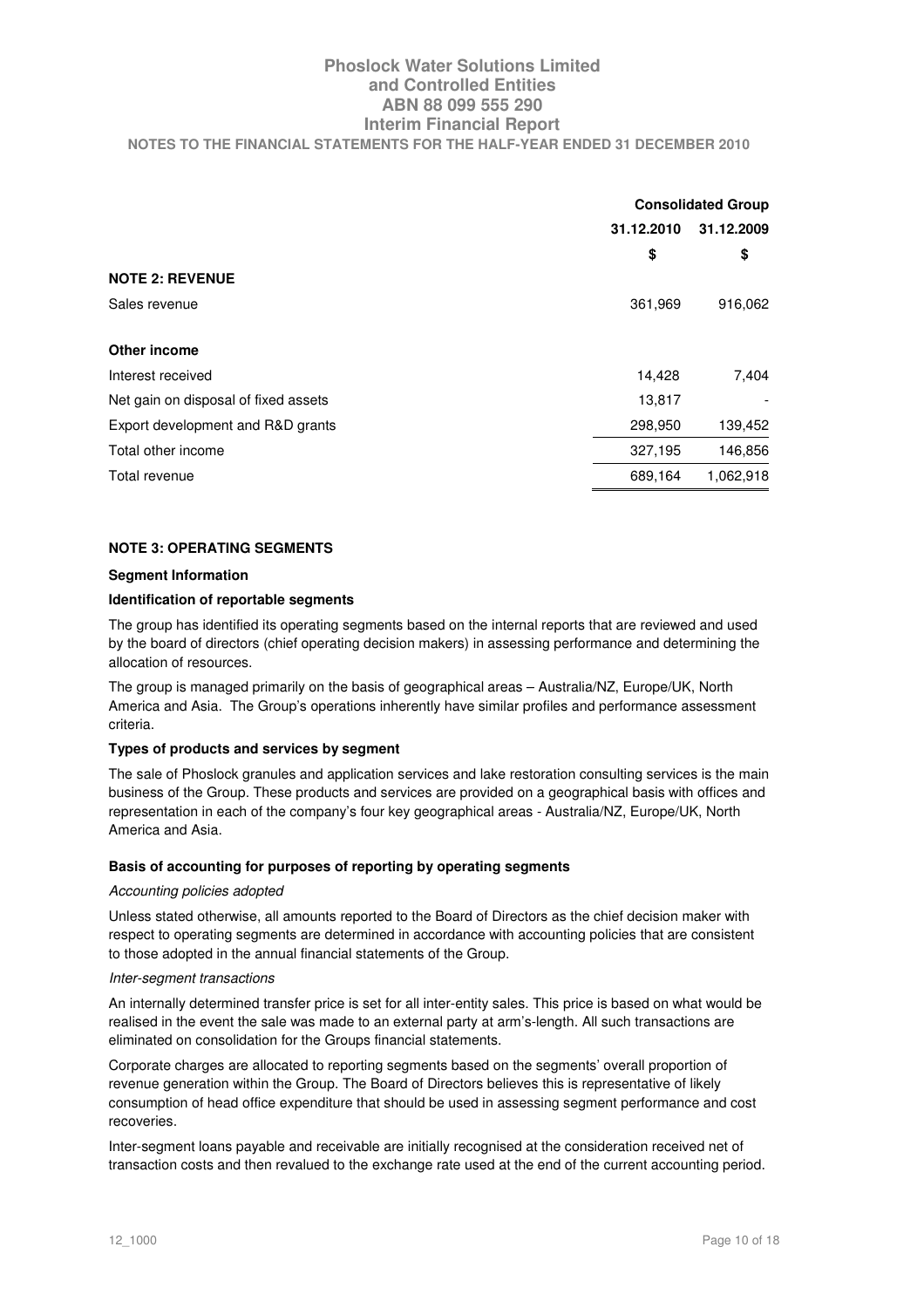## **NOTE 3: OPERATING SEGMENTS**

#### Segment assets

Where an asset is used across multiple segments, the asset is allocated to the segment that receives the majority of economic value from the asset. In the majority of instances, segment assets are clearly identifiable on the basis of their nature and physical location.

Unless indicated otherwise in the segment assets note, investments in financial assets, deferred tax assets and intangible assets have not been allocated to operating segments.

#### Segment liabilities

Liabilities are allocated to segments where there is direct nexus between the incurrence of the liability and the operations of the segment. Borrowings and tax liabilities are generally considered to relate to the Group as a whole and are not allocated. Segment liabilities include trade and other payables and certain direct borrowings.

#### Unallocated items

The following items of revenue, expense, assets and liabilities are not allocated to operating segments as they are not considered part of the core operations of any segment:

- net gains on disposal of available-for-sale investments;
- income tax expense;
- deferred tax assets and liabilities;
- intangible assets;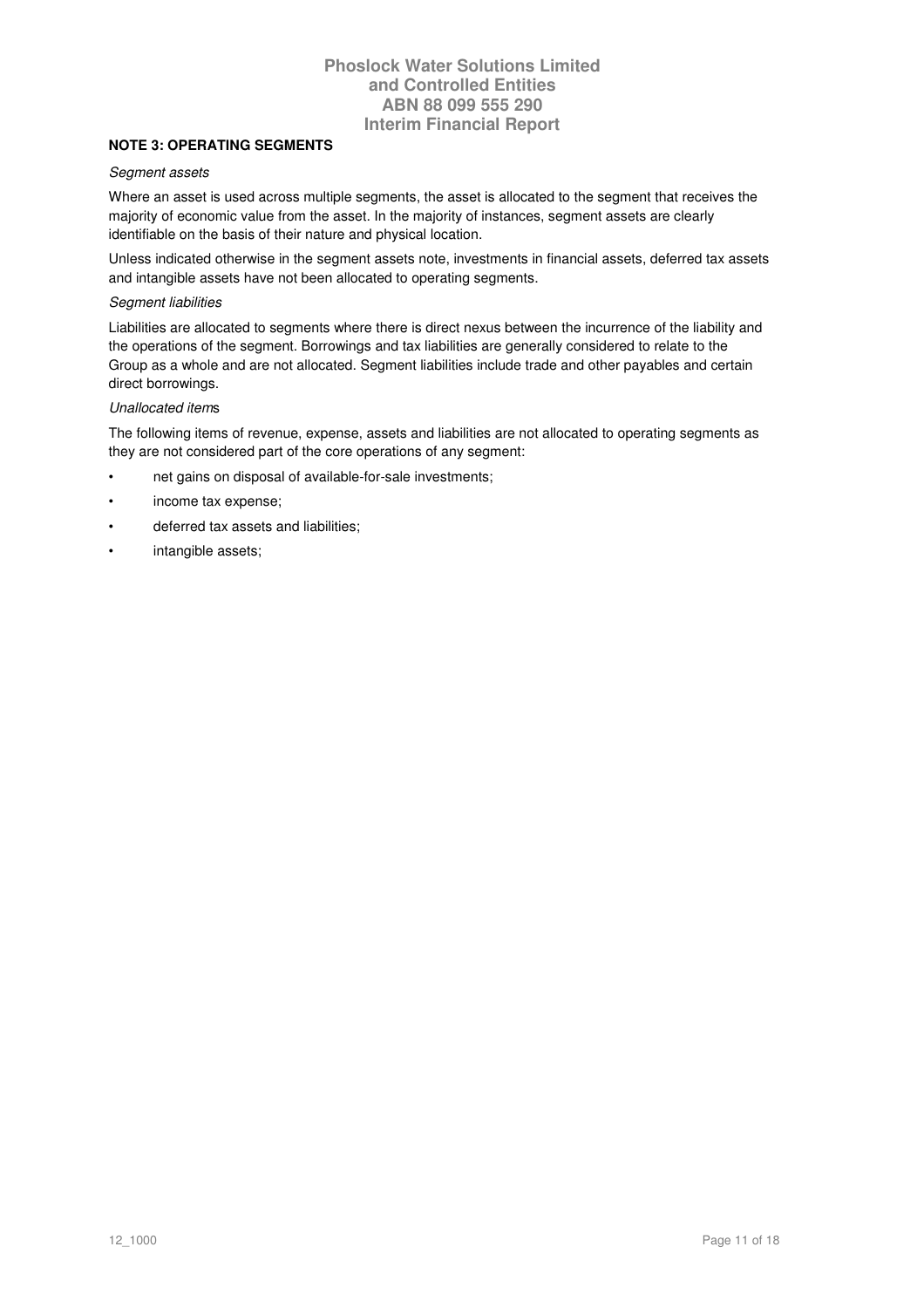**NOTES TO THE FINANCIAL STATEMENTS FOR THE HALF-YEAR ENDED 31 DECEMBER 2010** 

# **NOTE 3: OPERATING SEGMENTS (CONT'D)**

|                                                                                 | (i) Segment performance |            |                         |            |              |                     |               |
|---------------------------------------------------------------------------------|-------------------------|------------|-------------------------|------------|--------------|---------------------|---------------|
|                                                                                 | <b>Australia/NZ</b>     | Europe/UK  | <b>North</b><br>America | Asia       | <b>Total</b> | <b>Eliminations</b> | Total         |
|                                                                                 | \$                      | \$         | \$                      | \$         | \$           | \$                  | \$            |
| Six months ended<br>31.12.2010                                                  |                         |            |                         |            |              |                     |               |
| Revenue                                                                         |                         |            |                         |            |              |                     |               |
| <b>External sales</b>                                                           | 160,974                 | 128,515    | 35,200                  | 37,280     | 361,969      |                     | 361,969       |
| Inter-segment sales                                                             | 1,642                   |            |                         | 64,208     | 65,850       | (65, 850)           |               |
| Other revenue                                                                   | 312,767                 |            |                         |            | 312,767      |                     | 312,767       |
| <b>Total segment</b><br>revenue                                                 | 475,383                 | 128,515    | 35,200                  | 101,488    | 740,586      | (65, 850)           | 674,736       |
| Reconciliation of<br>segment revenue to<br>group revenue                        |                         |            |                         |            |              |                     |               |
| Unallocated interest<br>income                                                  |                         |            |                         |            |              |                     | 14,428        |
| Total group revenue                                                             |                         |            |                         |            |              |                     | 689,164       |
| <b>Segment loss before</b><br>income tax                                        | (349, 557)              | (190, 528) | (40,000)                | (100, 817) | (680, 902)   |                     | (680, 902)    |
| Reconciliation of<br>segment result to<br>group net profit/(loss)<br>before tax |                         |            |                         |            |              |                     |               |
| Amounts not included<br>in segment result but<br>reviewed by the<br>Board:      |                         |            |                         |            |              |                     |               |
| Depreciation<br>and<br>amortisation                                             | (187, 836)              | (680)      |                         | (31, 727)  | (220, 243)   |                     | (220, 243)    |
| Unallocated items:                                                              |                         |            |                         |            |              |                     |               |
| Corporate<br>$\bullet$<br>charges                                               |                         |            |                         |            |              |                     | (248, 122)    |
| Finance costs                                                                   |                         |            |                         |            |              |                     | (20, 579)     |
| Loss before income<br>tax from continuing<br>operations                         |                         |            |                         |            |              |                     | (1, 169, 846) |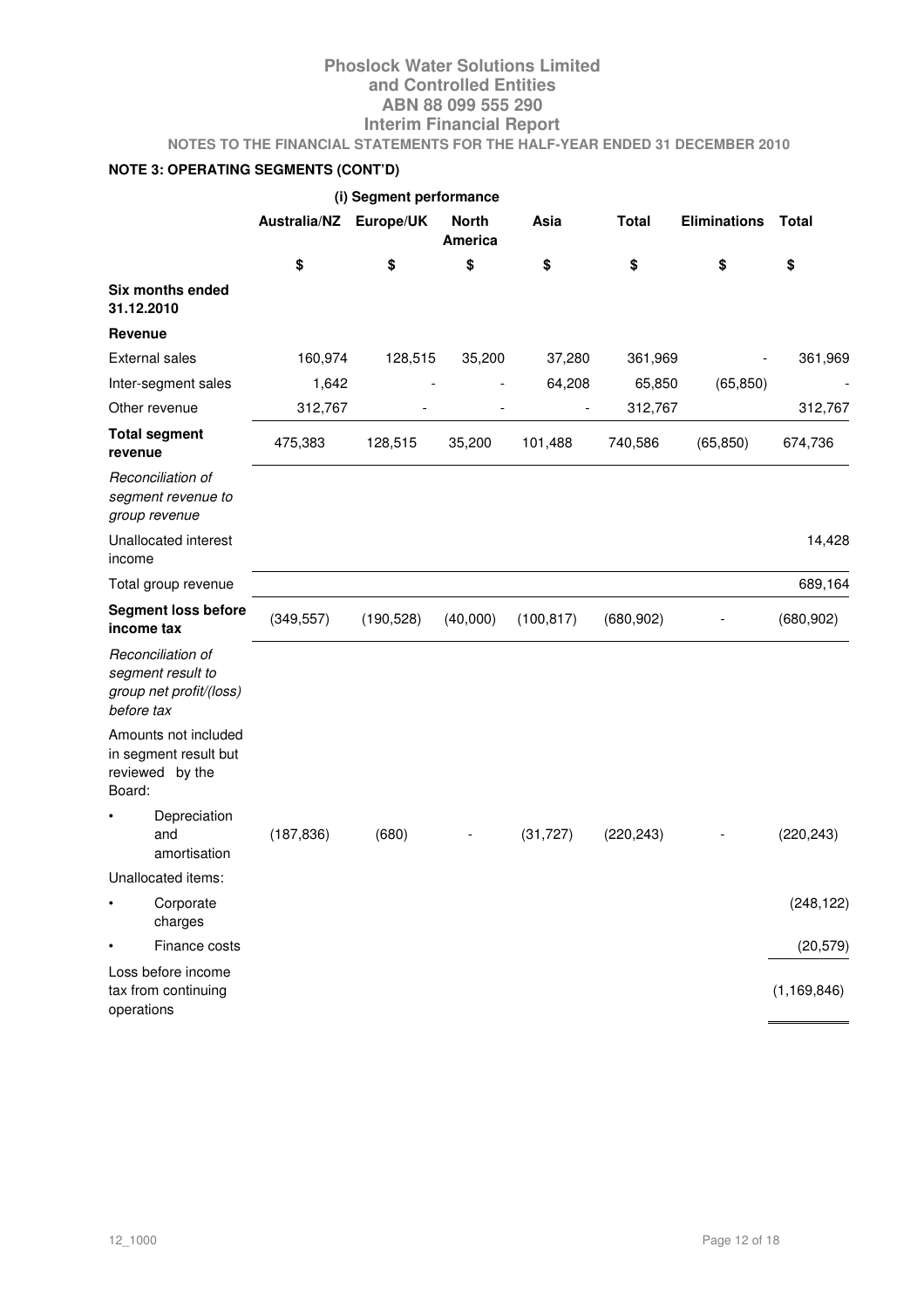**NOTES TO THE FINANCIAL STATEMENTS FOR THE HALF-YEAR ENDED 31 DECEMBER 2010** 

# **NOTE 3: OPERATING SEGMENTS (CONT'D)**

|                                                                                 |                     | (i) Segment performance |                  |           |              |                     |            |
|---------------------------------------------------------------------------------|---------------------|-------------------------|------------------|-----------|--------------|---------------------|------------|
|                                                                                 | <b>Australia/NZ</b> | Europe/UK               | North<br>America | Asia      | <b>Total</b> | <b>Eliminations</b> | Total      |
|                                                                                 | \$                  | \$                      | \$               | \$        | \$           | \$                  | \$         |
| Six months ended<br>31.12.2009                                                  |                     |                         |                  |           |              |                     |            |
| <b>Revenue</b>                                                                  |                     |                         |                  |           |              |                     |            |
| <b>External sales</b>                                                           | 89,921              | 496,577                 | 309,814          | 19,750    | 916,062      |                     | 916,062    |
| Inter-segment sales                                                             | 35,848              |                         |                  | 224,887   | 260,735      | (260, 735)          |            |
| Other revenue                                                                   | 139,452             | 31                      |                  |           | 31           |                     | 139,483    |
| <b>Total segment</b><br>revenue                                                 | 265,221             | 496,608                 | 309,814          | 244,637   | 1,316,280    | (260, 735)          | 1,055,545  |
| 45Reconciliation of<br>segment revenue to<br>group revenue                      |                     |                         |                  |           |              |                     |            |
| Unallocated interest<br>income                                                  |                     |                         |                  |           |              |                     | 7,373      |
| Total group revenue                                                             |                     |                         |                  |           |              |                     | 1,062,918  |
| <b>Segment loss before</b><br>tax                                               | (342, 074)          | (121, 687)              | 61,500           | (5, 448)  | (407, 709)   |                     | (407, 709) |
| Reconciliation of<br>segment result to<br>group net profit/(loss)<br>before tax |                     |                         |                  |           |              |                     |            |
| Amounts not included<br>in segment result but<br>reviewed by the Board:         |                     |                         |                  |           |              |                     |            |
| Depreciation<br>and<br>amortisation                                             | (200, 944)          | (947)                   |                  | (43, 125) | (245, 016)   |                     | (245, 016) |
| Unallocated items:                                                              |                     |                         |                  |           |              |                     |            |
| Corporate<br>charges                                                            |                     |                         |                  |           |              |                     | (196, 262) |
| Finance costs                                                                   |                     |                         |                  |           |              |                     | (44, 232)  |
| Loss before income<br>tax from continuing<br>operations                         |                     |                         |                  |           |              |                     | (893, 219) |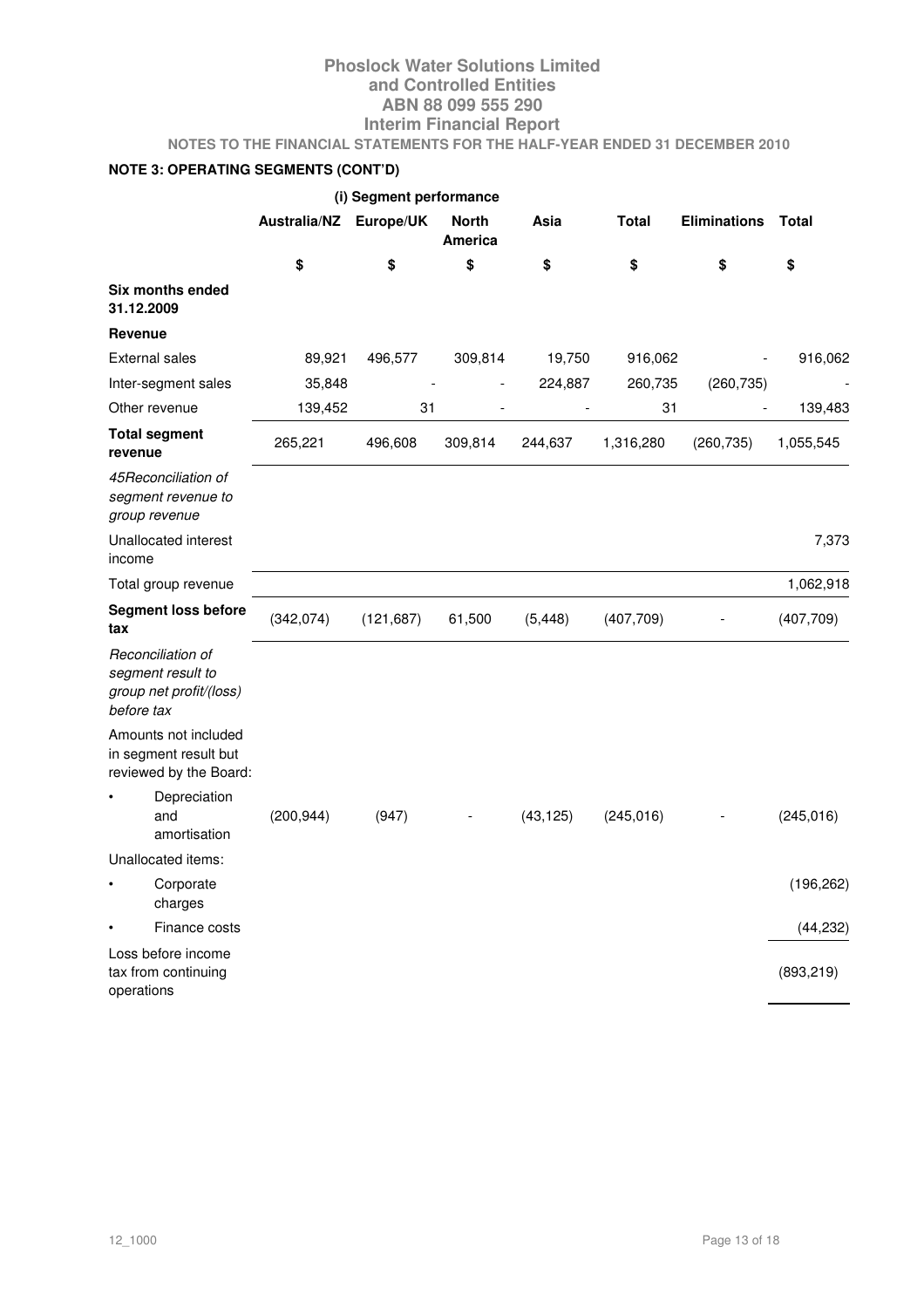# **(ii) Segment assets**

|                                                        | <b>Australia/NZ</b> | Europe/UK | <b>North</b><br>America | Asia    | <b>Total</b> | <b>Elimination</b>       | <b>Total</b> |
|--------------------------------------------------------|---------------------|-----------|-------------------------|---------|--------------|--------------------------|--------------|
|                                                        | \$                  | \$        | \$                      | \$      | \$           | \$                       | \$           |
| 31.12.2010                                             |                     |           |                         |         |              |                          |              |
| Segment<br>assets                                      | 3,091,922           | 68,280    |                         | 474,442 | 3,634,644    | (324,086)                | 3,310,558    |
| Unallocated<br>assets:                                 |                     |           |                         |         |              |                          |              |
| • Intangibles                                          |                     |           |                         |         | 2,261,465    | $\overline{\phantom{a}}$ | 2,261,465    |
| Total group<br>assets from<br>continuing<br>operations |                     |           |                         |         | 5,896,109    | (324, 086)               | 5,572,023    |
| 30.6.2010                                              |                     |           |                         |         |              |                          |              |
| <b>Segment</b><br>assets                               | 3,124,108           | 80,247    |                         | 527,212 | 3,731,567    | (767, 154)               | 2,964,413    |
| Unallocated<br>assets:                                 |                     |           |                         |         |              |                          |              |
| • Intangibles                                          |                     |           |                         |         | 2,443,042    |                          | 2,443,042    |
| Total group<br>assets from<br>continuing<br>operations |                     |           |                         |         | 6,174,609    |                          | 5,407,455    |

## **(iii)**

#### **Major customers**

The Group has a number of customers to which it provides both products and services. The Group's largest external customer accounts 36% of external sales revenue (2009; 41%). The next most significant client accounts for 29% (2009; 27%) of external sales revenue.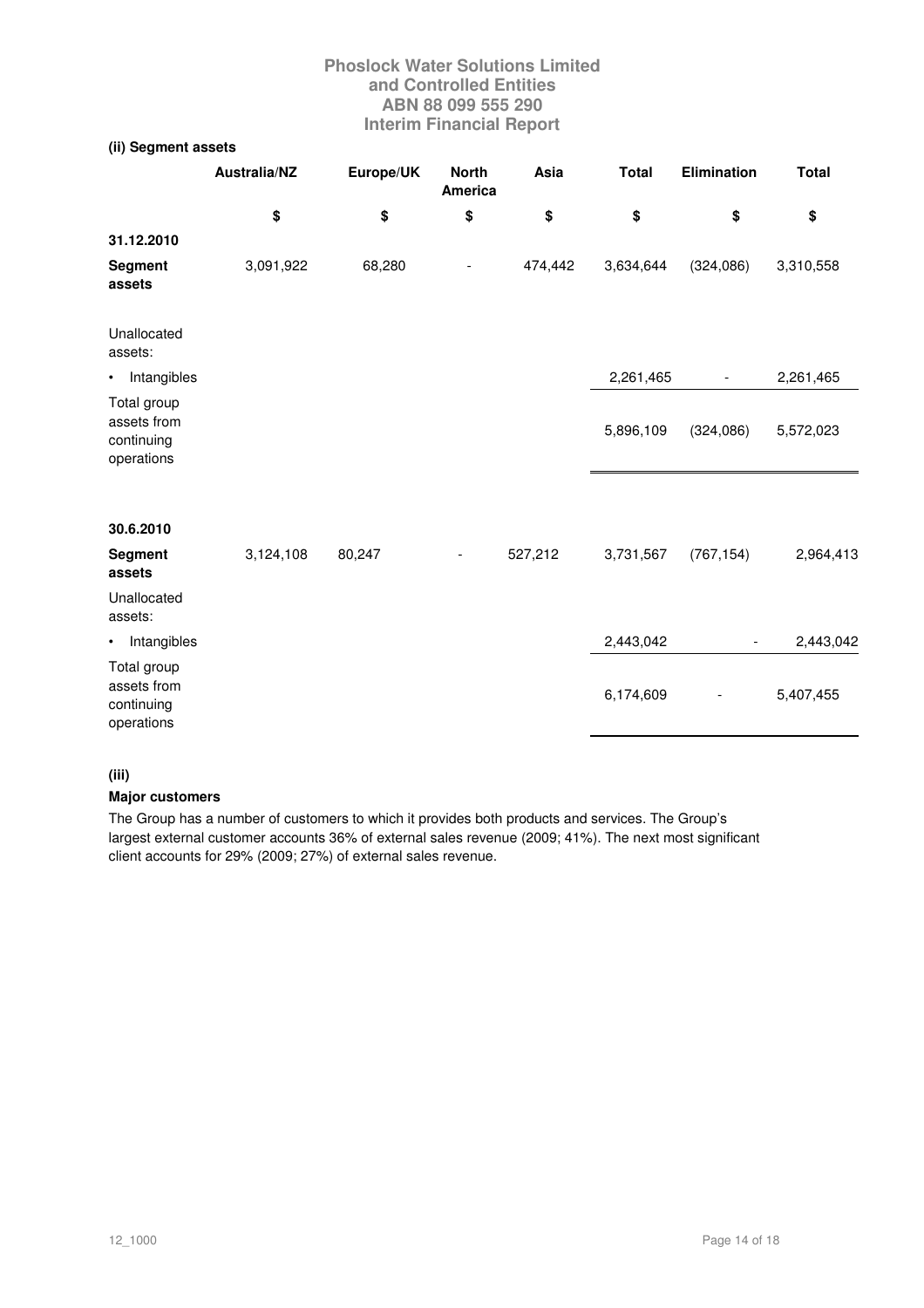NOTES TO THE FINANCIAL STATEMENTS FOR THE HALF-YEAR ENDED 31 DECEMBER 2010

#### **NOTE 4: SHARE CAPITAL**

|                                    | <b>Consolidated Group</b> |            |               |            |  |  |  |
|------------------------------------|---------------------------|------------|---------------|------------|--|--|--|
|                                    | 31.12.2010                |            | 30.6.2010     |            |  |  |  |
|                                    | <b>Number</b>             | \$         | <b>Number</b> | \$         |  |  |  |
| At the beginning of the period     | 186,530,580               | 29,282,930 | 167,805,462   | 26,854,353 |  |  |  |
| Shares issued during the period:   |                           |            |               |            |  |  |  |
| 10 August 2009                     |                           |            | 5,593,884     | 615,326    |  |  |  |
| 10 August 2009                     |                           |            | 357,041       | 53,555     |  |  |  |
| 18 August 2009                     |                           |            | 5,555,556     | 1,000,000  |  |  |  |
| 25 August 2009                     |                           |            | 4,988,637     | 548,750    |  |  |  |
| 22 October 2009                    |                           |            | 2,000,000     | 220,000    |  |  |  |
| 30 November 2009                   |                           |            | 230,000       | 28,500     |  |  |  |
| 6 September 2010                   | 22,000,000                | 1,100,000  |               |            |  |  |  |
| 24 September 2010                  | 1,500,000                 | 75,000     |               |            |  |  |  |
| 30 November 2010                   | 2,900,000                 | 145,000    |               |            |  |  |  |
| Transaction costs                  |                           | (13,629)   |               | (37, 554)  |  |  |  |
| Balance at end of reporting period | 212,930,580               | 30,589,301 | 186,530,580   | 29,282,930 |  |  |  |

#### **NOTE 5: CONTINGENT LIABILITIES**

There has been no change in contingent liabilities since the last annual reporting date.

### **NOTE 6: EVENTS SUBSEQUENT TO REPORTING DATE**

At the date of this report the company has entered into factoring arrangements (sale of debtor invoices to third parties) totalling \$557,842. The debtor invoices are for customers of the Phoslock Group. The company is liable to the lender for any amounts which become due and payable as a result of a default on behalf of the debtor. The company is unable to estimate any amounts which may become payable under these arrangements

There have been no material events subsequent to the reporting date which have had a material effect on the financial position of the company.

## **NOTE 7: DIVIDENDS PAID OR PAYABLE**

No dividends have been paid or declared during the period (2009 \$nil).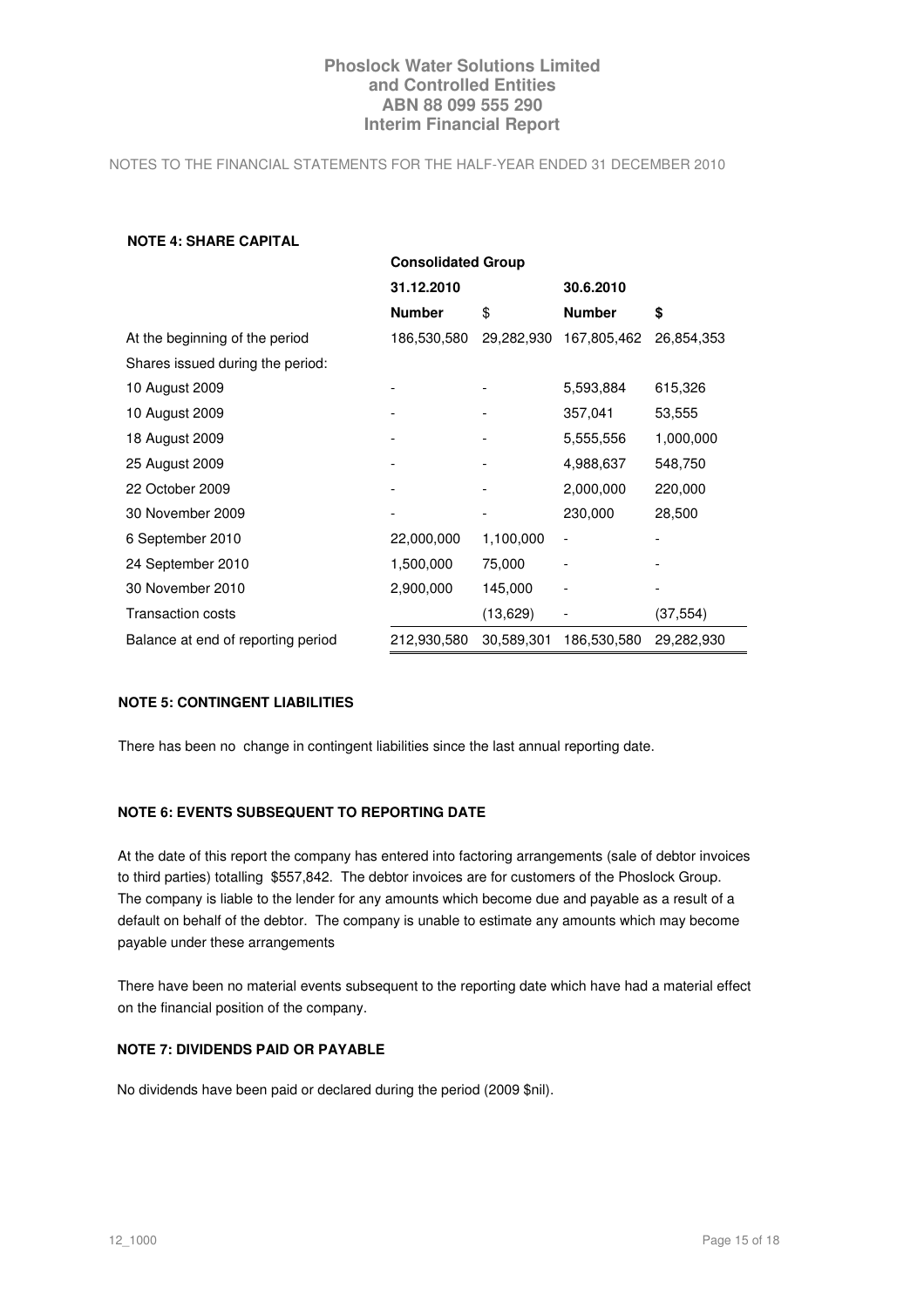### **NOTE 8: GOING CONCERN**

 The consolidated entity recorded an operating loss after eliminating non-controlling interests of \$1,116,055 for the six months ended 31 December 2010 (2009:\$847,324) and at that date had accumulated losses of \$26,828,917 (2010: \$25,712,862). The consolidated entity had Net Assets totalling \$4,854,646 at 31 December 2010, including intangibles of \$2,261,465 (2010: \$4,703,508, and \$2,443,042).

At the date this report was authorised for issue the consolidated entity had cash reserves of \$812,000 from which to fund future operations.

The directors are satisfied that it is appropriate to report that the company as a going concern

based on the following reasons:

- (i) the company's ability to increase sales from current levels in key markets (Australia, Europe and UK, North America, China and other parts of Asia);
- (ii) the ability of management to control costs;
- (iii) the company's ability to raise additional funds from the issue of new shares if required.

In support of ongoing liquidity of the group, management has prepared forecasts for the 12 month period ended 28 February 2012. These forecasts assume that the company will be successful in the following during this period:

- Sales of a minimum of \$5.3 mil:
- Purchase approx \$1.4 million of new inventory from Chinese Joint Venture;
- Operating costs being maintained at a consistent level of \$200,000 per month;
- Approval and receipt of approx \$0.48m of Export Development and Research & Development Grants relating to FY2008/09 and FY2009/10. Three of the four grant applications have been lodged and are currently being processed;
- Settlement of the balance of the Volclay receivable in relation to the sale of the Miles bentonite mine of \$323,000
- Receipt of amounts owing from executives in respect of the share placements in November 2010 of \$142,500.

If the above is achieved the company will have a consolidated cash balance of approx \$2.3 million as at 28 February 2012.

The ongoing financial viability of the Company and its ability to continue as a going concern and realise it assets, including intangibles, in the ordinary course of business is heavily dependent on the Company's ability to convert projects in the current pipeline into sales as detailed above, and its ability to achieve the underlying assumptions in the forecasts as outlined above.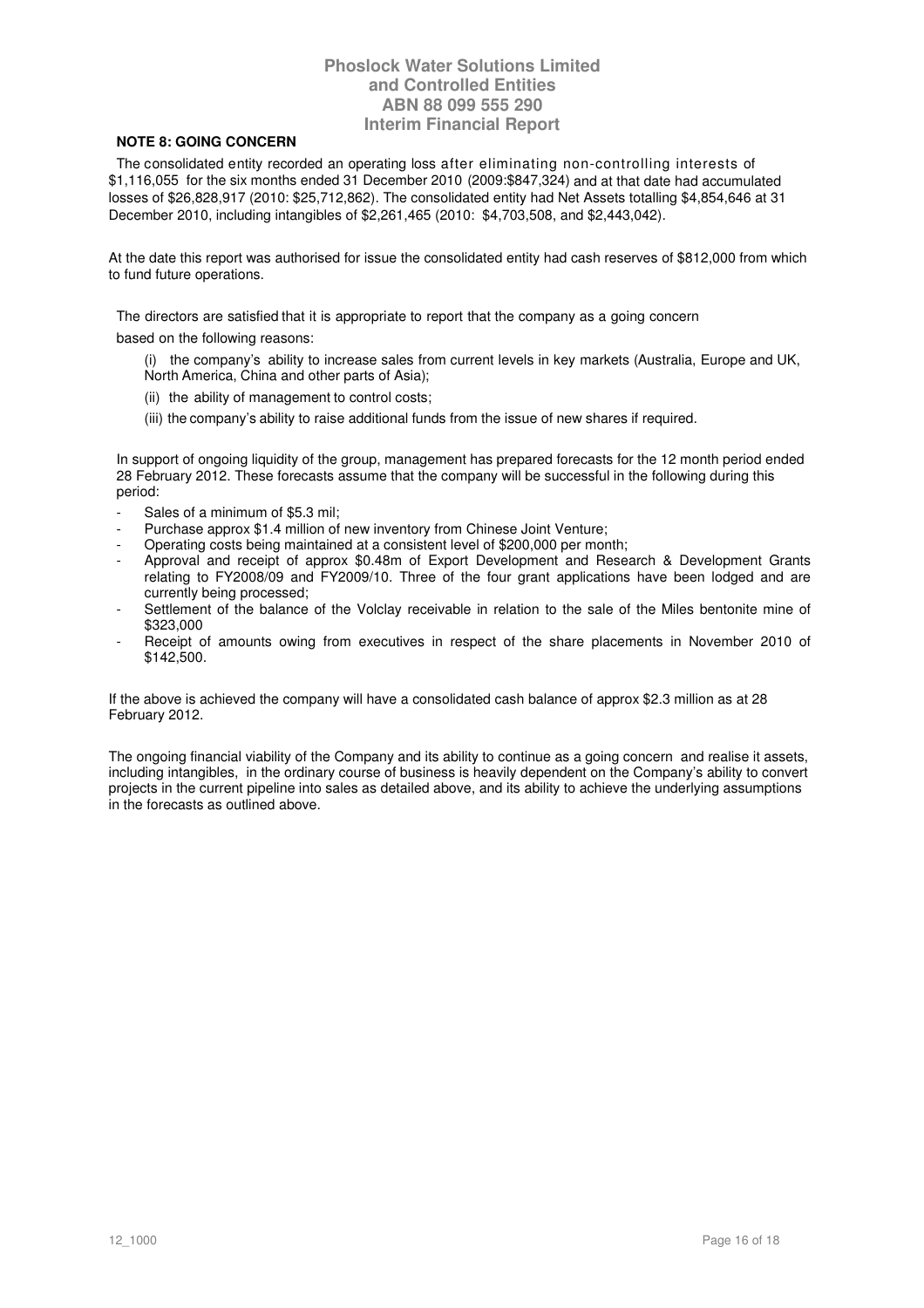**DIRECTORS' DECLARATION** 

The directors of the company declare that:

- 1. The financial statements and notes, as set out on pages 5 to 16 are in accordance with the Corporations Act 2001, including:
	- a. complying with Accounting Standard AASB 134: Interim Financial Reporting; and
	- b. giving a true and fair view of the consolidated entity's financial position as at 31 December 2010 and of its performance for the half-year ended on that date.
- 2. In the directors' opinion there are reasonable grounds to believe that the company will be able to pay its debts as and when they become due and payable.

This declaration is made in accordance with a resolution of the Board of Directors.

Director

Robert Schuitema

Dated this  $27<sup>th</sup>$  day of February, 2011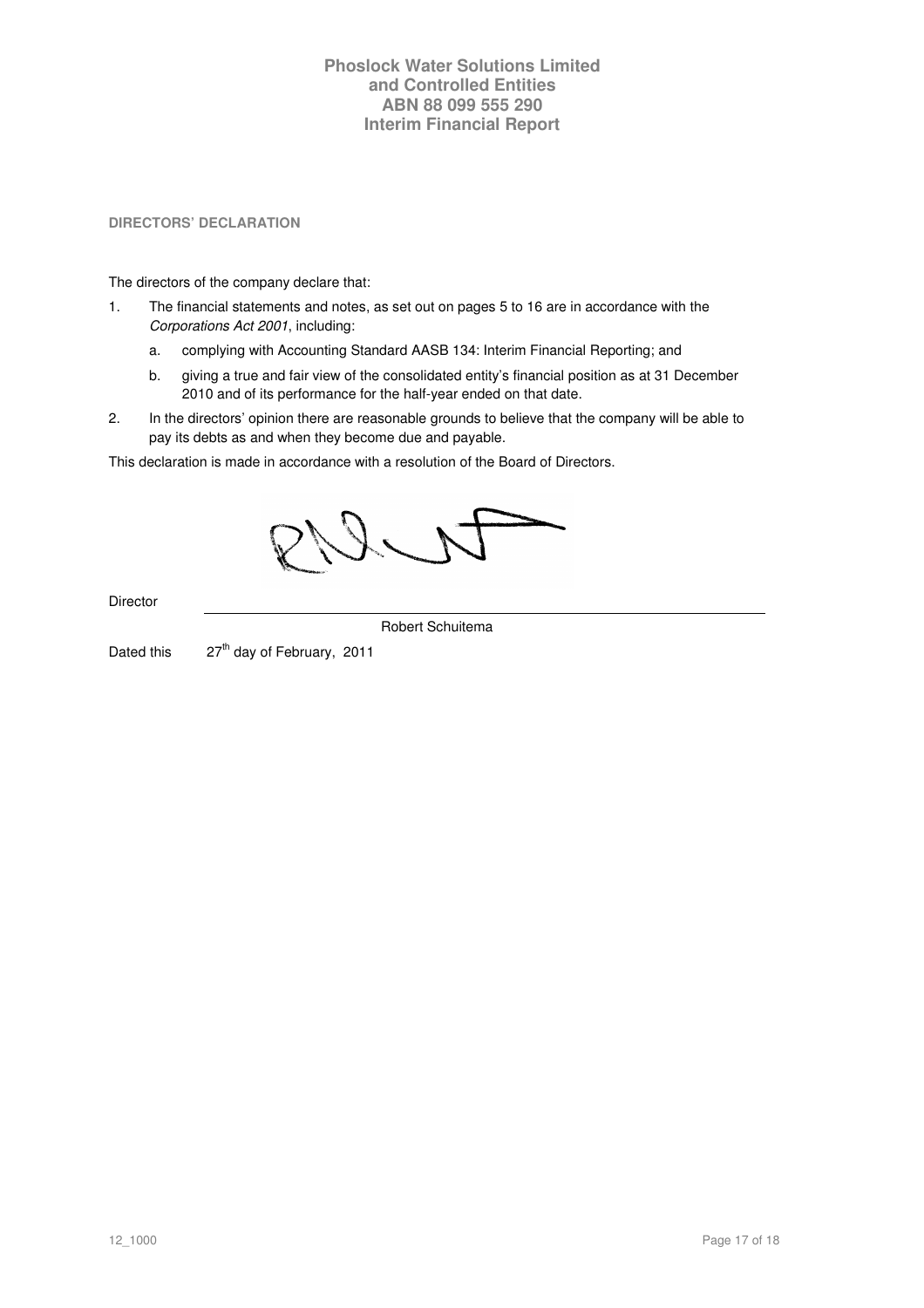

Crowe Horwath Brisbane ABN 79 981 227 862 Member Crowe Horwath International

Level 16, 120 Edward Street Brisbane QLD 4000 Australia GPO Box 736 Brisbane QLD 4001 Australia Tel: +61 7 3233 3555 Fax: +61 7 3233 3567 www.crowehorwath.com.au

A WHK Group Firm

# Independent Auditor's Review Report

To the members of Phoslock Water Solutions Limited

## **Report on the Half-Year Financial Report**

We have reviewed the accompanying half-year financial report of Phoslock Water Solutions Limited and Controlled Entities (the Consolidated Entity), which comprises the consolidated statement of financial position as at 31 December 2010, and the consolidated statement of comprehensive income, consolidated statement of changes in equity and consolidated statement of cash flows for the half-year ended on that date, notes comprising a summary of significant accounting policies and other selected explanatory information and the directors' declaration.

## **Directors' Responsibility for the Half-Year Financial Report**

The directors of the company are responsible for the preparation of the half-year financial report that gives a true and fair view in accordance with Australian Accounting Standards and the Corporations Act 2001 and for such control as the directors determine is necessary to enable the preparation of the half-year financial report that is free from material misstatement, whether due to fraud or error.

#### **Auditor's Responsibility**

Our responsibility is to express a conclusion on the half-year financial report based on our review. We conducted our review in accordance with Auditing Standard on Review Engagements ASRE 2410 Review of a Financial Report Performed by the Independent Auditor of the Entity, in order to state whether, on the basis of the procedures described, we have become aware of any matter that makes us believe that the financial report is not in accordance with the *Corporations Act 2001* including: giving a true and fair view of the consolidated entity's financial position as at 31 December 2010 and its performance for the half-year ended on that date; and complying with Accounting Standard AASB 134 Interim Financial Reporting and the Corporations Regulations 2001. As the auditor of Phoslock Water Solutions Limited, ASRE 2410 requires that we comply with the ethical requirements relevant to the audit of the annual financial report.

A review of a half-year financial report consists of making enquiries, primarily of persons responsible for financial and accounting matters, and applying analytical and other review procedures. A review is substantially less in scope than an audit conducted in accordance with Australian Auditing Standards and consequently does not enable us to obtain assurance that we would become aware of all significant matters that might be identified in an audit. Accordingly, we do not express an audit opinion.

### **Independence**

In conducting our review, we have complied with the independence requirements of the Corporations Act 2001.

Crowe Horwath Brisbane is a member of Crowe Horwath International, a Swiss verein (Crowe Horwath). Each member firm of Crowe Horwath is a separate and independent legal<br>entity. Crowe Horwath Brisbane and its affiliates are

Liability Limited by a scheme approved under Professional Standards Legislation other than for the acts or omissions of financial services licensees.